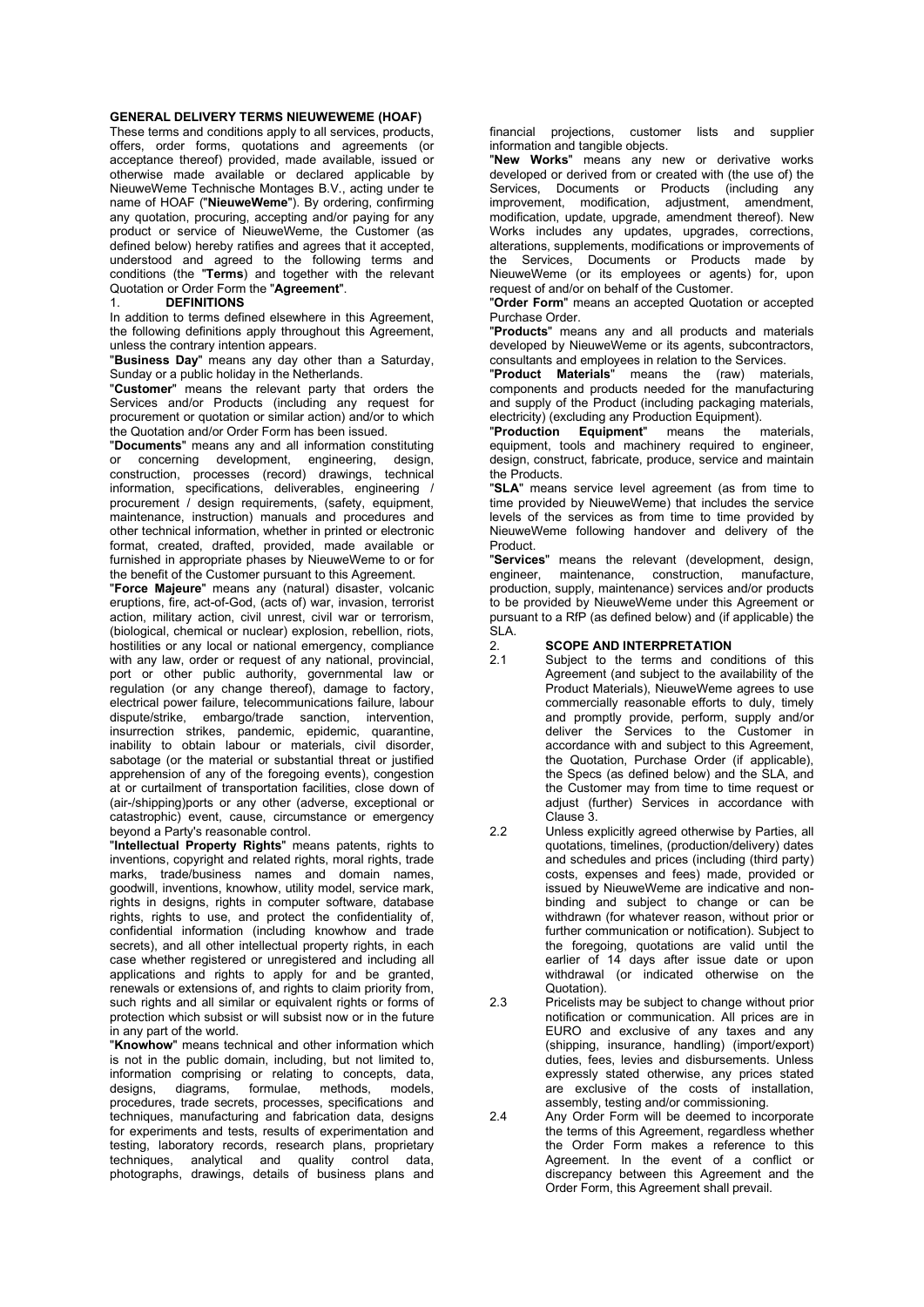### 3. RfP, QUOTATION, CHANGE REQUESTS<br>3.1 Request for procurement

### 3.1 Request for procurement<br>3.1.1 The Customer may from

- The Customer may from time to time request in writing the provision of certain Services from NieuweWeme. Each request thereto shall be submitted by the Customer through a request for procurement (or similar application) (each a "RfP"). The RfP shall include the following data and information:<br>(a) an overview
	- (a) an overview of the principle requirements specifications of the Services and/or Products to be supplied, produced and/or delivered by NieuweWeme (the "Specs");
	- (b) estimated and definitive (annual/quarterly/rolling) forecast for ordering Product, including quantity, time schedule for weekly/monthly/quarterly (as applicable) delivery; and
	- (c) such other information as may be relevant for NieuweWeme to (duly and timely) complete the requested **Services**
- 3.1.2 Upon receipt of the RfP, NieuweWeme shall promptly:
	- $(a)$  provide Customer with a quotation that includes the (preliminary/indicative) conditions on price, pricing, (advance) payment terms, production and delivery<br>schedule, minimum purchase minimum requirements, block out dates for production and other relevant terms (the "Quotation"); or
	- (b) notify the Customer that it is not able to provide the requested Services.
- 3.1.3 Upon receipt by Customer of the Quotation, Customer shall within the validity as specified in the Quotation accept or reject the Quotation (by email with a (electronically) signed copy by mail to the address specified in the Quotation). If the Customer has not accepted or rejected the Quotation within the aforementioned period, it shall be assumed to be rejected and become null and void.
- 3.1.4 In the event that the Customer has accepted the Quotation, the Quotation shall be regarded the Order Form and the Customer agrees to purchase and pay for all Products that are produced in accordance with the Quotation (but in any event any purchased Product Materials).
- 3.1.5 Any further order of the Product for which a RfP has been issued but outside the scope of the Quotation or any order for Products for the period after the first anniversary of this Agreement shall be made in accordance with the process set out in Clause 3.1.1 (new RfP and Quotation). Quotations and Order Forms (including price lists) do not automatically apply to repeat orders or future orders.
- 3.1.6 Unless agreed otherwise by Parties, once an Order Form has been agreed and signed in accordance with this Clause 3, no amendment shall be made to it except in accordance with Clause 3.2 (change requests) or Clause 3.4 (price or schedule adjustments). Notwithstanding the foregoing, any changes from original Specs on which a Quotation or an Order Form is based, will not be accepted unless requested in writing and subject to the following condition: if such change increases the cost of any product, including actual component costs and expenses incurred in modifying a partially or completely manufactured

item, that such additional expenses shall be added to the original agreed upon price.

- 3.2 Request for change or additional services<br>3.2.1 Any amendment of an Order Form or requ Any amendment of an Order Form or request for additional Products or modification thereof shall be made in accordance with (the process set out in) Clause 3.1.
- 3.2.2 All additional costs due to changes in an Order Form, either in response to special instructions or upon requests of the Customer, or because the information provided was not accurate or in accordance with the Customer's products to be processed, shall be borne by the Customer. NieuweWeme may charge for the time it spends on dealing with any change request to an Order Form originating from the Customer on a time spend (at its regular hourly commercial rates) and materials basis.
- 3.2.3 NieuweWeme may (cross) charge to Customer all (additional) costs and expenses for any (additional) services outside of the scope of the Order Form (e.g. warehousing, transportation, insurance, stockroom for (advance) (pre-)orders Product Materials etc.).
- 3.3 Adjustment production and delivery schedule<br>3.3.1 Notwithstanding anything to the contrary in
- Notwithstanding anything to the contrary in this Agreement, NieuweWeme is at all times entitled to unilaterally adjust the production and delivery schedule in any of the following events (without prior communication or notification):
	- (i) force majeure situation (not caused by or attributable to NieuweWeme);
	- (ii) any delay in delivery by any supplier or distributor of any Product Materials (for any reason not caused by or attributable to NieuweWeme);
	- (iii) any event or circumstance which (may) result in a delay in the performance by NieuweWeme under this Agreement caused by, attributable to or otherwise for the risk and account of the Customer (including its negligence, error, delay or omission).

# 4. **CUSTOMER OBLIGATIONS**<br>4.1 The Customer shall inform N

- The Customer shall inform NieuweWeme of all relevant information and data required for the correct performance by NieuweWeme of the Services and supply of Services and Products. The Customer warrants that any data and information provided:
	- (a) (for factual information) is complete, true and accurate in all material respects; and
	- (b) (for any forecasted data, rough data or estimates) is prepared on the basis of the most accurate and recent information, prepared by experienced and qualified personnel or representatives and indicated as 'forecasted', 'rough' or 'estimated data'.
- 4.2 Each issuance of a RfP, Purchase Order or Firm Forecast by Customer will constitute Customer's representation and warranty that Customer is solvent and is able to pay the prices and fees in respect of the Products identified in the Order Form or Firm Forecast in accordance with the terms of this Agreement.
- 4.3 The Customer shall appoint a manager in relation to the Services who shall have the power and authority to contractually bind the Customer on matters relating to the Services (including any adjustment thereto). The Customer's manager shall have sufficient skills, knowledge and experience to handle and process all contract related matters and affairs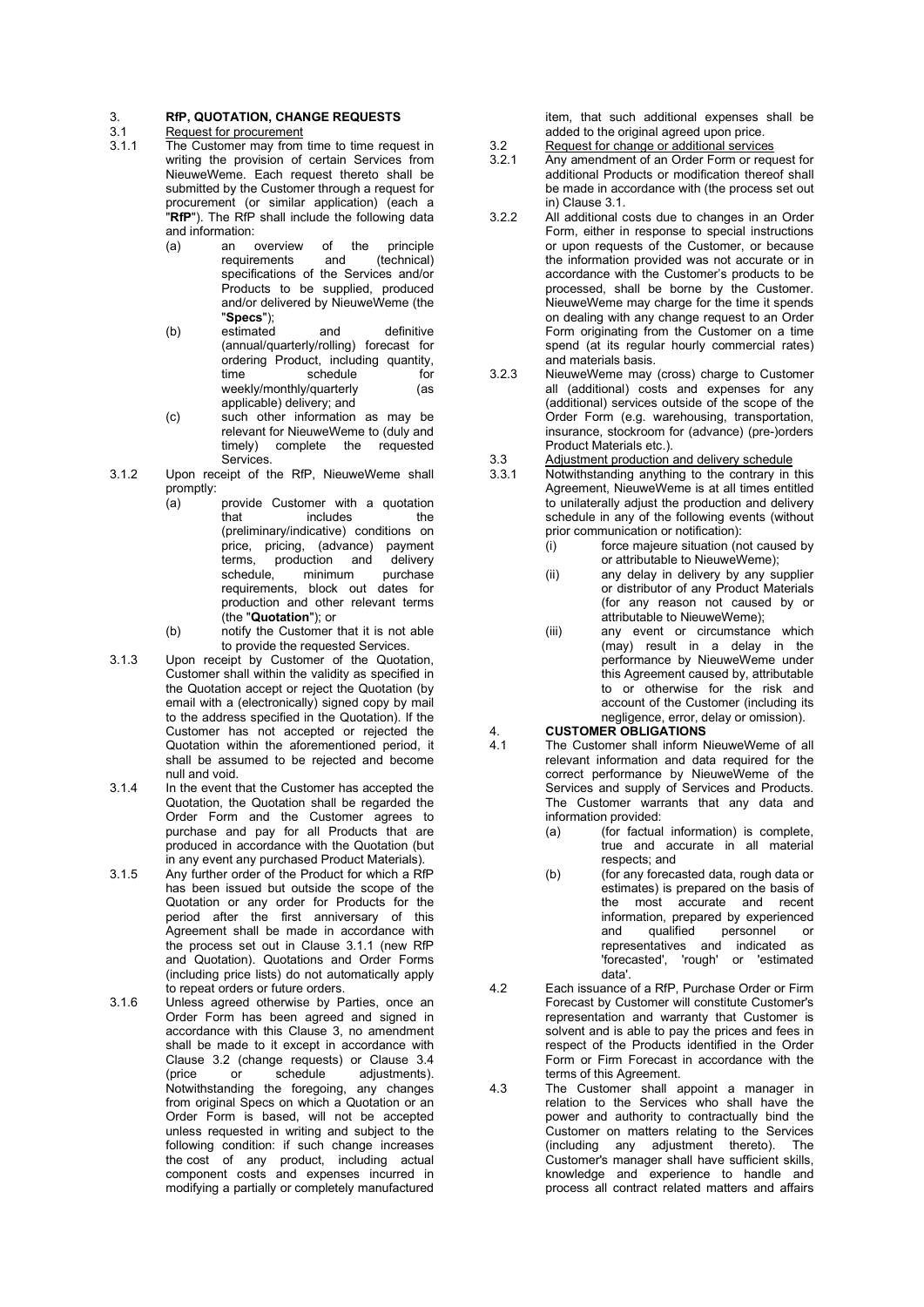and shall be reasonably available to discuss and agree with NieuweWeme manager eto any issues, matters or events that may arise or occur.

## 5. **NIEUWEWEME OBLIGATIONS**<br>5.1 MieuweWeme shall use

- 5.1 NieuweWeme shall use commercially reasonable efforts to provide the Services with reasonable skill and care, in a good, reliable, workmanlike and professional manner, in conformity with good industry practice, and deliver the Services and Products to the Customer, in accordance with the relevant Order Form in all material respects.
- 5.2 NieuweWeme shall use commercially reasonable endeavors to meet the timelines specified in the relevant Order Form but any such dates shall be estimates only.
- 5.3 For each Order Form, NieuweWeme shall appoint a manager in respect of the Services, who shall have power and authority under this Agreement to bind NieuweWeme contractually on all matters relating to the Services. NieuweWeme shall use all reasonable endeavors to ensure that the same person acts as NieuweWeme's manager throughout the term of said Order Form, but may replace that person from time to time where reasonably necessary in the interests of NieuweWeme' business.

# 6. **ACCEPTANCE AND HANDOVER**<br>6.1 Acceptance process

### 6.1 Acceptance process<br>6.1.1 NieuweWeme and the

- NieuweWeme and the Customer shall agree in the Order Form on an acceptance test and acceptance process and criteria for the Services and Product. The acceptance test shall be performed in order to verify whether the Services and Product meet the acceptance criteria. The NieuweWeme manager shall invite Customer's manager timely for the attendance of the acceptance test. If the Customer elects not to be present, NieuweWeme shall perform the acceptance test and send the acceptance test report to the Customer for approval.
- 6.1.2 If Parties have agreed to a delivery in installments, a delay in delivery of any of the products shall not entitle Purchaser to cancel the Agreement or Order Form or the delivery of the remaining Products, nor postponement, suspension or set off of the relevant payment obligations to NieuweWeme under this Agreement or any Order Form.
- 6.2 Quality assurance and regulatory requirements<br>6.2.1 NieuweWeme shall supply the Products
- NieuweWeme shall supply the Products in accordance with the quality standards as made available by NieuweWeme.
- 6.2.2 NieuweWeme shall design, produce, manufacture and supply the Products in accordance with the Specs and the Order Form.
- 6.2.3 Considering Customer's background, knowledge and experience in the industry where the Products will be used and utilized, the Customer shall be responsible for any (mandatory) regulatory requirements or regulation related to or applicable to the Products. Any adjustment required to the Product under this Clause 6.2.3 shall be handled in accordance with Clause 3.1.
- 6.2.4 NieuweWeme is not responsible for any drawings, samples, models or gages furnished by Customer in connection with the order, in particular, it shall be under no responsibility to examine, review or recalculate the suitability of drawings, samples, models or gages.

6.3 Handover, transfer of title, take back<br>6.3.1 All delivery and hand over shall be All delivery and hand over shall be ex works in Oldenzaal, unless agreed otherwise. Unless agreed otherwise by Parties and subject to Clause 7.3 and Clause 8, the transfer of title and risk of loss or damage of the Products (including any of NieuweWeme's responsibilities in that respect) shall pass to Customer upon (the earlier of) receipt of notice from NieuweWeme by Customer that the Products are ready for shipment or hand over to transportation/shipping<br>company for (further) transportation. for (further) transportation. Reasonable storage and insurance costs may be charged by NieuweWeme pending the pick up for shipment or insofar the shipment is handled by NieuweWeme.

- 6.3.2 When the Products are ready for shipment, Customer shall check the state of the Products and promptly (but in any event within 1 Business Day) notify NieuweWeme of any defect or damage. Failure to (timely) check the Products is for the risk and account of the Customer.
- 6.3.3 Without prejudice to its rights set out in this Agreement, Customer authorizes and empowers NieuweWeme to take back the Products delivered to it or, if they have been fitted or mounted onto movable or immovable property, to demount them and take them back if the Customer does not, or not in a timely fashion, fulfil its payment obligations under this Agreement, without any notice of default or judicial intervention being required.

# 7. **PRICES, CHARGES AND PAYMENT**<br>7.1 The prices, costs and expenses for the

- The prices, costs and expenses for the Products (including for any services under any SLA (if applicable) shall be set out in the Order Form or the SLA. Due to high volatility of Product Materials, NieuweWeme is entitled to adjust (and cross charge) the prices for the Products on a daily basis, unless Parties have fixed the price in the Order Form.
- 7.2 As a security for the payment of the relevant prices for the Services and/or Products (and the (advance) purchase by NieuweWeme of the Product Materials), NieuweWeme may at any time require an advance payment (aanbetaling), to be determined by NieuweWeme at its sole discretion (acting reasonably). Advance payment shall be due in accordance with the requests made by NieuweWeme. Pending the payment, NieuweWeme may suspend the **Services**
- 7.3 As further security for the payment by the Customer of the relevant prices for the Products, the Products delivered to the Customer shall be subject to a retention of title (eigendomsvoorbehoud) as referred to in section 3:92 of the Dutch Civil Code and a first right of pledge, all in favour of NieuweWeme until the total outstanding amount of the ordered Products under this Agreement (including any Order Form) is fully paid by the Customer to NieuweWeme.
- 7.4 Customer shall not be entitled to cancel or revoke any order accepted by NieuweWeme if any price increase occurs due to increase of import or other duties, have increased since the acceptance of the order or if the effect of any governmental rule, regulation or decision increases the price of Products or the Product Materials.
- 7.5 Invoices will be due and payable (without notice of default) from the moment they are received by Customer. The Customer shall pay each invoice submitted to it by NieuweWeme, in full and in cleared funds, within 30 calendar days of receipt to a bank account nominated in writing by NieuweWeme, unless stipulated or agreed otherwise.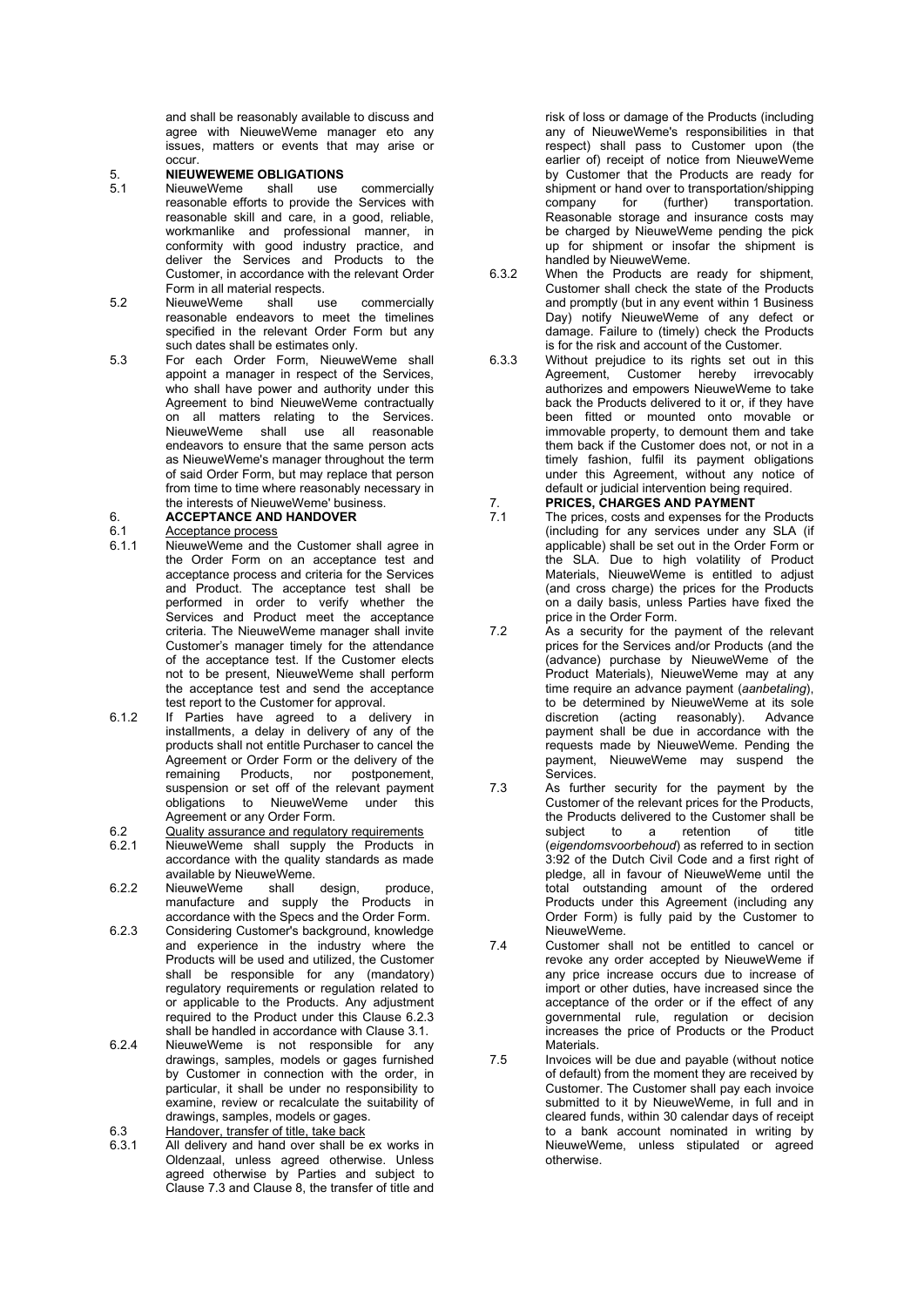- 7.6 Without prejudice to any other right or remedy that it may have, if the Customer fails to pay NieuweWeme on the due date:
	- (a) the Customer shall be liable to pay the statutory interest. Such interest shall accrue on a daily basis from the due date until actual payment of the overdue amount, whether before or after judgment. The Customer shall pay the interest together with the overdue amount, and
	- (b) NieuweWeme may suspend all or part of the Services until payment has been made in full.
- 7.7 All sums payable to NieuweWeme under this Agreement shall become due immediately on its termination, despite any other provision. This Clause 7.7 is without prejudice to any right to claim for interest under the law, or any such right under this Agreement.
- 7.8 All amounts due under this Agreement shall be paid in full without any set-off, counterclaim, deduction or withholding. Customer shall gross up its payment insofar it is required to withhold or deduct any taxes, fees or levies.

### 8. **WARRANTIES**<br>8.1 NieuweWeme

- NieuweWeme warrants that the Services and Products at the date of delivery and for 12 months after that date will comply with and perform in accordance with the Order Form and the terms of this Agreement and are manufactured with sound workmanship and materials and free of manufacturing errors.
- 8.2 The sole remedy for breach of warranty during the warranty period for the supply of Products is free repair or replacement, at NieuweWeme' discretion and costs, of the defective Product, unless the damage is caused by or attributable to the Customer. The Customer shall notify NieuweWeme in writing of a warranty issue as soon as possible and at least within 10 Business Days after becoming aware of the warranty issue or could have become aware of the warranty issue.
- 8.3 The warranties, covenants and undertakings in this Agreement of NieuweWeme in respect of the Product do not apply if the damage is the result of improper handling or use, normal wear/tear or any provided instructions being followed incorrectly. Improper handling means in
	- any case:<br>(i) assembly of the Products delivered. other than in accordance with the directions supplied by NieuweWeme or assembly instructions;
	- (ii) insufficient or non-timely maintenance of the Products;
	- (iii) maintenance with products not prescribed by NieuweWeme as well as maintenance and cleaning with aggressive substances or equipment that are too aggressive;
	- (iv) exposure to high temperatures;
	- (v) modifying the Products, including adjusting the shape, dimensions or making other modifications.
- 8.4 Any unauthorized modifications, repair, use or improper installation of the Product by, or on behalf of the Customer (including its negligence or omissions), or the non-compliance by the Customer with NieuweWeme' maintenance or operation manual or guidelines for the relevant Product, shall render all NieuweWeme' warranties, covenants and obligations under the Agreement, SLA and the Order Form null and void.
- 8.5 Except as expressly stated in this Agreement, the Parties disclaim all warranties of any kind, implied, statutory, or in any communication between them, including without limitation, the implied warranties of merchantability, noninfringement, title, and fitness for a particular purpose.
- 8.6 The obligations of NieuweWeme described above are NieuweWeme' sole obligations and the Customer's sole and exclusive remedy for breach of warranty by any Products and/or<br>Services delivered of performed by delivered of performed by NieuweWeme under this Agreement and an Order Form.

# 9. **INTELLECTUAL PROPERTY RIGHTS**<br>9.1 Unless explicitly agreed otherwise by

- Unless explicitly agreed otherwise by Parties, the Customer agrees and acknowledges that NieuweWeme (or its licensors) shall – at all times – retain ownership of all rights, title and interest in and to (all Intellectual Property Rights in and Knowhow in respect of) the Products, Documents, Services and the New Works (including any modifications and additions thereto, new works and/or derivative works thereof). Parties agree that all inventions, products or procedures, works in accordance with the Dutch Copyright Act 1912 (Auteurswet 1912), drawings, blue prints, documents, materials, models, designs, software, processes, methods or improvements developed in respect of the Products, Documents, Services and New Works, including those developed upon request, direction or instruction of Customer under or pursuant to this Agreement in respect of the Products, Documents, Services and/or New Works belong to and are and remain the exclusive property and ownership of<br>NieuweWeme, unless explicitly agreed NieuweWeme, otherwise.
- 9.2 Unless explicitly agreed otherwise, the Customer shall not repair, adjust, enhance, rewrite, adapt, amend, change, alter, modify, utilize, duplicate, copy, (re)produce, develop, (reverse) engineer, (reverse) assemble, (de- /reverse-)compile and access the Products, Services, Documents and New Works for the purpose of creating derivatives of, copies and/or new works on and/or derived from the Products, Documents, Services and New Works and to the extent that the Customer has created any derivative of and/or new work based on and/or derived from the Products, Documents, Services and New Works (collectively the "Derivative Works"), it hereby acknowledges and agrees that the Intellectual Property Rights in the Derivative Works shall be and remain the sole and exclusive property and ownership of NieuweWeme (or its licensors (as applicable)) and to the extent required, Customer hereby transfers, sets over and assigns – free of charge – (the Intellectual Property Rights in) the Derivative Works to NieuweWeme. Insofar these Intellectual Property Rights cannot be transferred to NieuweWeme, Customer hereby grants a perpetual, irrevocable, unconditional, unlimited, exclusive, worldwide, assignable, transferable, sublicensable, royalty free, fully paid up right and license to NieuweWeme to use and utilize the Intellectual Property Rights in the Derivative Works (all in the broadest sense).
- 9.3 Parties may agree in writing as part of the Order Form on an additional remuneration or fee for NieuweWeme to be paid by the Customer for the use or transfer of ownership (as applicable) of certain Intellectual Property Rights in the<br>Services. Products. Derivative Works. Products, Derivative Works,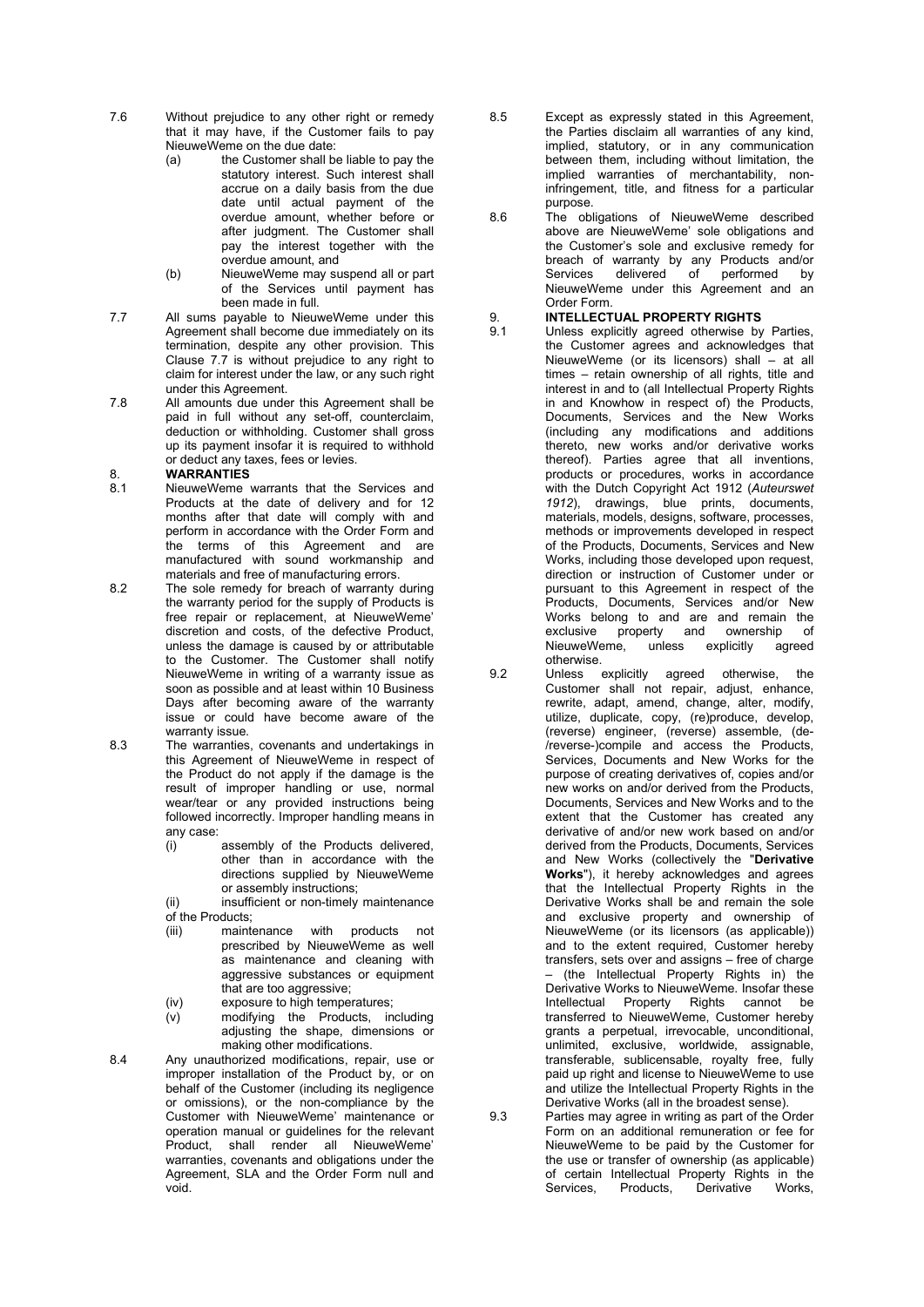Documents or New Works. This remuneration can be a lump-sum or on a royalty-basis. Any transfer and/or (license for) use of any Intellectual Property Rights may be subject to further terms and conditions to be included in the Order Form. In the event that NieuweWeme has agreed to any sale or transfer of any Intellectual Property Rights in the Products, Documents, Derivative Works and/or New Works (unless waived by NieuweWeme) (i) any such sale and transfer will be under the condition precedent (opschortende voorwaarde) of payment in full of all outstanding invoices for the relevant Products or New Works, and (ii) as security for the payment of the outstanding invoices, the relevant Products, Documents, Derivative Works or New Works shall be subject to a retention of title (eigendomsvoorbehoud) and first right of pledge, all in favor of NieuweWeme until the outstanding invoices have been paid in full.

9.4 NieuweWeme shall own, and reserves the right to use (without being indebted any compensation to the Customer), the Knowhow gained by NieuweWeme during the performance of the Services, in its business operations and in the performance of (future) Order Forms from the Customer or third parties at all times. NieuweWeme reserves the right to design, engineer, and manufacture the Product (or similar product) for its own account or for others. and to use, sell and market the product or similar product without restriction, provided that it shall not use the Intellectual Property Rights of Customer. Any and all goodwill associated with the Knowhow, Products, New Works, Documents or Services shall inure directly to the benefit of NieuweWeme.

9.5 NieuweWeme does not warrant that Products, Documents and Services will not infringe third party Intellectual Property Rights and the Customer explicitly accepts that NieuweWeme will have no liability or duty to indemnify in this respect. To the extent that Products are manufactured with the Intellectual Property Rights of or in accordance with the instructions of the Customer, the Customer agrees to indemnify NieuweWeme in full for any third party claims due to an (alleged) infringement of a third party Intellectual Property Right by NieuweWeme caused by or attributable to the Customer.

### 10. **LIMITATION OF LIABILITY**<br>10.1 The total liability of Nieuwe

The total liability of NieuweWeme (whether in contract or tort) for all claims, liabilities, losses and damages under or pursuant to this Agreement shall not exceed the fees paid to NieuweWeme in a year or EUR 10,000 per event or series of events (whichever is lower). The exclusions and limitations referred to in this Clause will not apply in case of personal injury or death, or for damages caused by NieuweWeme' fraud or wilful misconduct.

10.2 The Customer shall be responsible for, and shall defend, protect, release, hold harmless, indemnify and keep indemnified NieuweWeme and the officers, directors, managers,<br>employees, insurers and agents of and agents of NieuweWeme, from and against all costs, claims, liabilities, damages, suits, penalties, causes of action and expenses (including, without limitation, reasonable attorneys' fees and other legal costs and expenses), of whatsoever nature and howsoever caused, which in any way arises out of or in connection with the performance or non-performance of the Customer's obligations under this Agreement or the Product caused by, for the risk and account of or attributable to Customer.

- 10.3 Except as expressly required by law without the possibility of contractual waiver, under no circumstances will the Parties be liable for any indirect, special, punitive, exemplary, indirect, special, punitive, exemplary, consequential or incidental damages, such as but not limited to loss of revenue, profits, data, business, goodwill, claim, or anticipated savings, and reputational damages, however caused (even if advised of the possibility of such damages). All damages are strictly limited to direct damages actually paid, suffered or incurred.
- 10.4 Unless stipulated otherwise, any claim for damages or allegation thereof against NieuweWeme expires after a period of 1 year after the claim arises and should be addressed and notified to NieuweWeme within 10 Business Days from occurrence of event giving rise to the alleged damages.

### 11. TERM AND TERMINATION

- 11.1 This Agreement starts on the Effective Date and will remain in force until fulfilment or completion of the Services, unless earlier terminated in accordance with the terms of this Agreement. This Agreement shall terminate and expire if all Order Forms (including related SLAs) have been terminated, fulfilled or expired.
- 11.2 Without affecting any other right or remedy available to it, either Party may terminate or suspend this Agreement and/or the Order Form with immediate effect in case of:
	- (a) a material breach by the other Party and that breach remains unremedied for 20 Business Days from the date of receipt of notice, or immediately insofar the material breach cannot be remedied or in the event of a repeated material breach;
	- (b) the other Party is granted a suspension of payment or a windingup procedure has been started, or a petition is filed in bankruptcy against a Party, or a receiver has been appointed, or the business of that Party is liquidated or discontinued.
- 11.3 Without affecting any other right or remedy available to it, NieuweWeme may terminate this Agreement and/or a Order Form with immediate effect by giving written notice to the Customer if the Customer fails to pay any amount due under this Agreement or the relevant Order Form on the due date for payment and remains in default not less than 30 calendar days after being notified in writing to make such payment.
- 11.4 On termination or expiry of this Agreement:<br>(i) the Customer shall immediately por the Customer shall immediately pay to NieuweWeme all of NieuweWeme' outstanding unpaid invoices (including third party invoices for any ordered materials by NieuweWeme to be used for the Services) and interest and, in respect of the Services supplied (including work in progress) but for which no invoice has been submitted. NieuweWeme may submit an invoice, which shall be payable immediately on receipt on the basis of time spend against commercial hourly rate(s), plus warehousing and Product Materials);
	- (ii) upon first request of NieuweWeme, the Customer shall return all unpaid Products, provided that NieuweWeme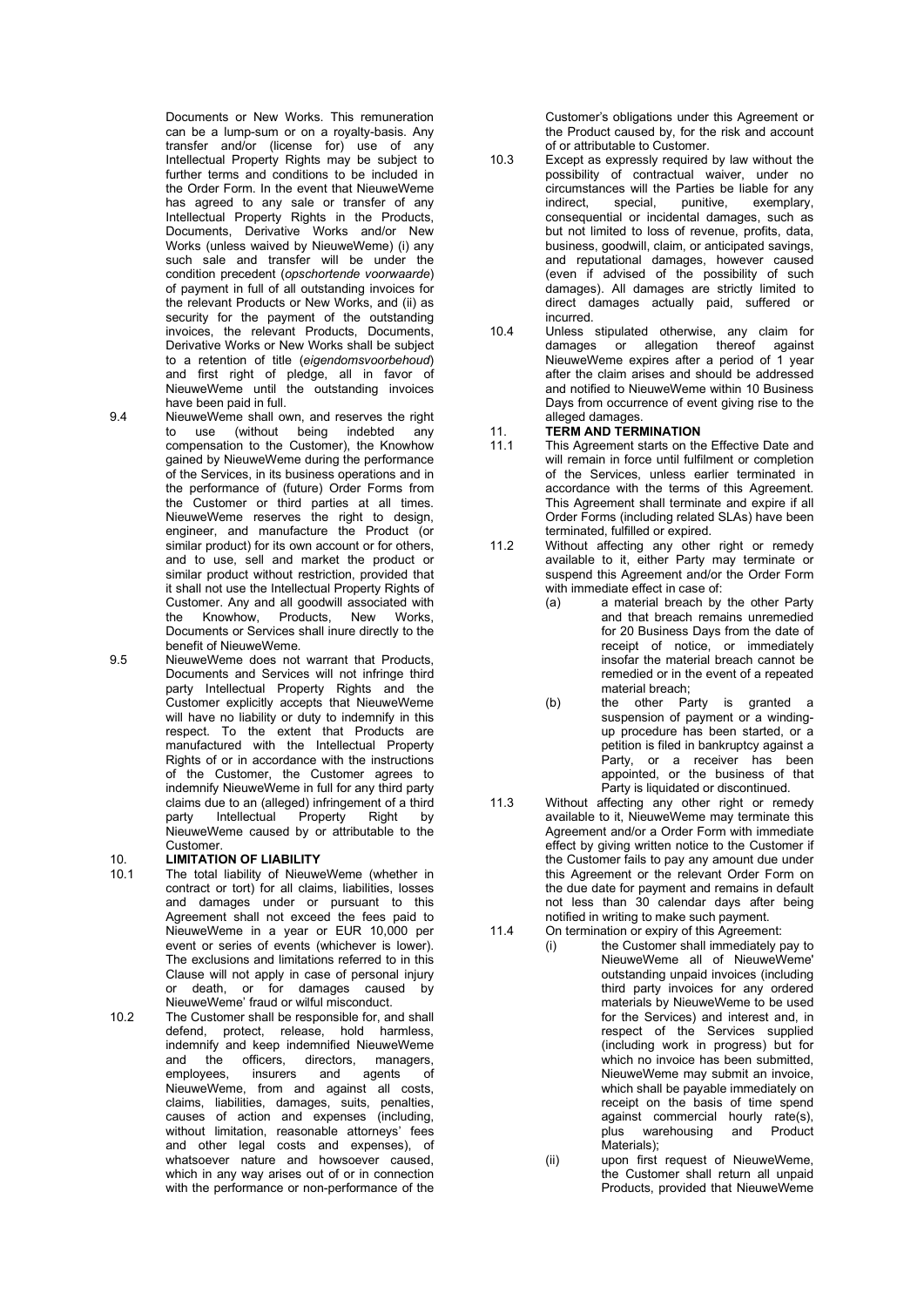may require pro rata (partial) payment for any completed Services and Products. If the Customer fails to pay and/or return any unpaid Products, then NieuweWeme may enter the Customer's premises and take possession of them. Until they have been returned or repossessed, the Customer shall be solely responsible for their safe keeping;

- (iii) for any outstanding or unfinished work or work in progress, Parties shall in good faith discuss possible solutions to finish, hand over and/or payment for the unfinished or work in progress Services and Products. In the event of termination of the Agreement, all work in progress shall in any event be paid and compensated up to the current state of the work (in progress) (including any materials ordered with third party suppliers that cannot be cancelled or revoked free of charge);
- (iv) any licenses granted under or pursuant to this Agreement shall terminate, and
- (v) the following clauses shall continue in force and survive termination: Clause 9 (Intellectual Property Rights), Clause 10 (Limitation of liability), Clause 12 (Confidentiality), Clause 18 (Governing law and Jurisdiction) and such other clauses that by nature survive termination (e.g. payment obligation under any due invoices).
- 11.5 Termination or expiry of this Agreement shall not affect any rights, remedies, obligations or liabilities of the Parties that have accrued up to the date of termination or expiry, including the right to claim damages in respect of any breach of the Agreement which existed at or before the date of termination or expiry.

- 12. **CONFIDENTIALITY**<br>12.1 "Confidential Informa "Confidential Information" shall mean the terms and conditions of this Agreement (including Quotations and price lists), the fact that this Agreement exists between the Parties and any information disclosed by one Party (the disclosing party) to the other Party (the receiving party), in any form(at) including without limitation documents, business plans, blue prints, (development / security / technical / access / source / programming / object) codes, software, technical/ financial/ marketing/ customer/ business information, specifications, analysis, designs, drawings, data, computer programs of the disclosing party, any information relating to personnel or affiliates of a disclosing Party and includes information disclosed by third parties at the direction of a disclosing Party and any information marked or designated as confidential or of which a receiving party should reasonably know that it should be treated as private and confidential. The Documents and Products shall be regarded as Confidential Information of NieuweWeme and treated as such.
- 12.2 Each Party agrees that (i) all Confidential Information shall be treated as strictly private and confidential and not disclosed to any (third) party by the receiving party, (ii) all Confidential Information of the disclosing party shall remain the exclusive property of the disclosing party, and (iii) the receiving party shall not use it for any purpose, except in furtherance of this Agreement and subject to Clause 12.3.
- 12.3 Confidential information shall exclude any information which:
	- (a) was publicly known or was in the public domain at the time of disclosure;
	- (b) was received by the receiving Party from a third party, without breach of any obligation of confidentiality;
	- (c) was already in the possession of receiving Party, without confidentiality restrictions, at the time of disclosure by the disclosing Party;

(d) is permitted for disclosure by the disclosing Party in writing;

- (e) is independently developed by the receiving Party without use of confidential information, or
- (f) is required to be disclosed by the receiving Party pursuant to any order<br>or requirement from court. or requirement from<br>administrative or gove governmental agency, provided that the receiving Party shall give the disclosing Party prompt written notice of such order or requirement and an opportunity to contest or seek an appropriate protective order.

#### 13. FORCE MAJEURE

- 13.1 Each Party is entitled to suspend the performance of the agreed obligations in so far as that performance is obstructed or made unreasonably onerous due to Force Majeure. Those circumstances also include the situation in which suppliers preferred or used by the Customer cannot deliver the goods, materials or services necessary for the Products and/or Services, or cannot do so in good time.
- 13.2 If either Party is incapable of performing its obligations under the Agreement due to Force Majeure, the affected Party shall promptly notify the other Party and use commercially reasonable endeavors to mitigate the effect of the force majeure event on the performance of its obligations.
- 13.3 This provision shall not be construed as relieving either Party from its obligations to pay any sum due to the other Party.
- 13.4 Each Party is entitled to terminate the Agreement and/or the Order Form affected by the force majeure event of the other Party, by written notification (by registered letter or bailiff's writ) if execution of the Agreement or the affected Order Form by the other Party is suspended for a period of more than six months due to an event of Force Majeure. If the Customer exercises this right, NieuweWeme is entitled to charge the costs it has already incurred for the performance of the Agreement to the Customer and the Customer shall pay these costs (e.g. purchase of Product Materials, warehousing costs, labour costs, etc) all in accordance with Clause 11.4.
- 13.5 NieuweWeme shall not be liable for any delay in delivery caused by any Force Majeure affecting or on the side of NieuweWeme, its suppliers, wholesalers, distributors, vendors, agents, transportation companies or shippers. Any delay on the side of the suppliers of any Product Materials may result in a time for time delay in the production and delivery schedule as agreed with the Customer.

# 14. **PRIVACY AND DATA PROTECTION**<br>14.1 NieuweWeme shall in accordar

- NieuweWeme shall in accordance with applicable data protection laws:
	- (a) only carry out processing of any personal data provided by the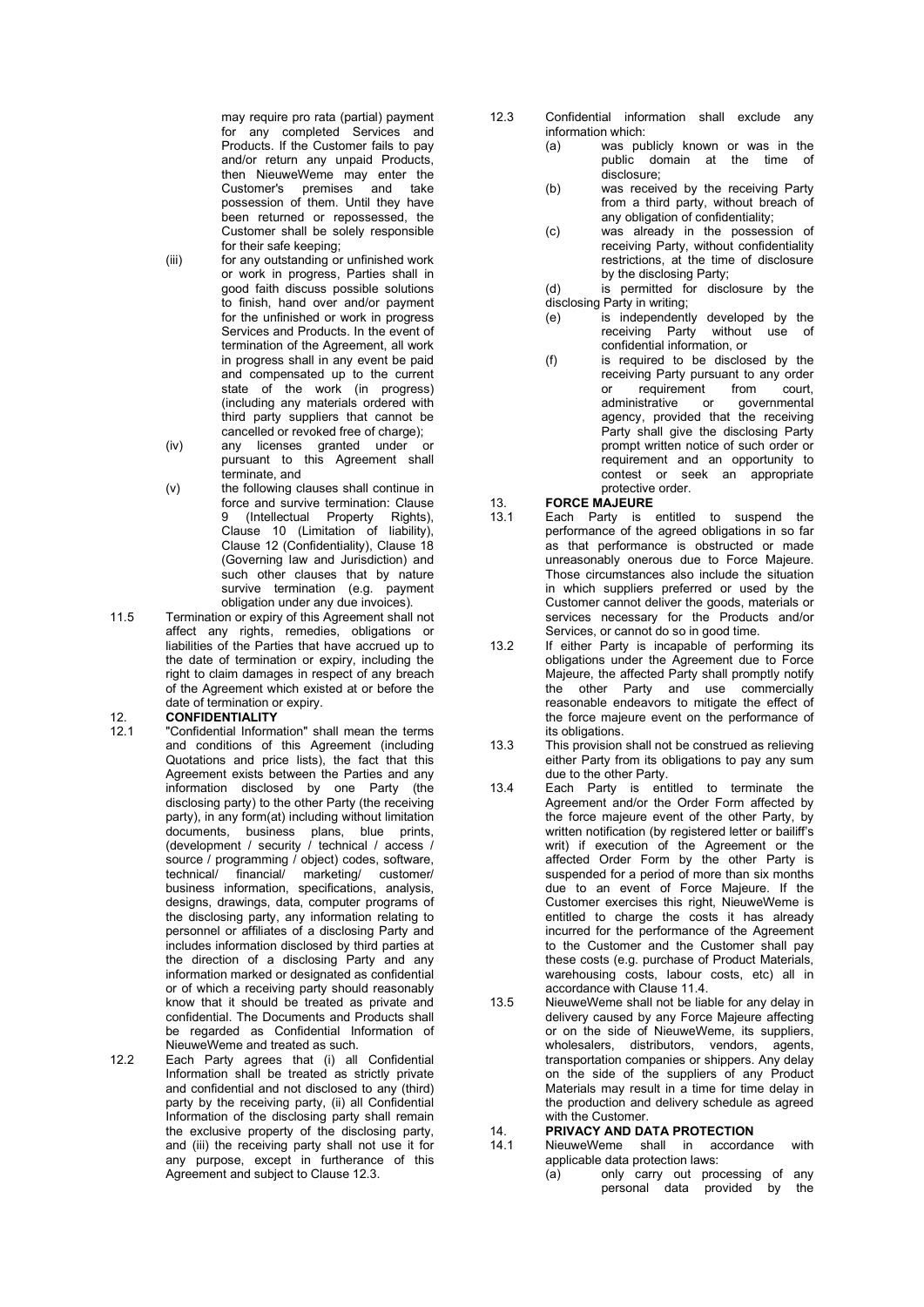Customer, on the Customer's explicit written instructions;

- (b) implement appropriate technical and organizational measures to protect any personal data provided by the Customer against unauthorized or unlawful processing and accidental loss or damage, and
- (c) only transfer personal data provided by the Customer to countries outside the European Economic Area that ensure an adequate level of protection for the rights of the data subject.
- 14.2 Parties agree that relevant personal data of the relevant employees or representatives involved in this Agreement or the Order Form (i.e. name, business email/mobile phone) may be used in furtherance of or as required for performance under this Agreement (including manage and maintain business relations and customer service) and shall inform the relevant employees and representatives in this respect.

### 15. EXPORT CONTROL

If the delivery of the Services is subject to the granting of an export or import license by a government and/or any governmental authority under any applicable law or regulation, or is otherwise restricted or prohibited due to export or import control laws or regulations, NieuweWeme may suspend its obligations until such license is granted, or for the duration of such restriction and/or prohibition. NieuweWeme at its option may terminate the Agreement or the affected Order Form, without incurring any liability towards the Customer if such license is not granted within reasonable time or in the event of an (alleged) violation by Customer of the relevant trade sanction laws. The Customer warrants that it will not deploy the Services or the Goods in violation of any applicable export or import control/dual use laws and regulations. The Customer is (at its own costs) responsible for duly and timely filing request for, and completion of submission all relevant required export or import control/dual use licenses and relevant sanctions.

### 16. NON-HIRE AND NON-SOLICITATION

During the term of the Agreement and for one (1) year thereafter, Parties will not (and shall cause their affiliates not to) recruit or solicit any personnel, consultant or advisor of the other Party or induce any personnel, consultant or advisor of the other Party to terminate his or her relationship with such other Party without the prior written permission of the other Party (not to<br>be unreasonably withheld. delaved or withheld, delayed or conditioned). This restriction does not apply to solicitation through general advertisement or hiring any employee who directly applies for a position at its own initiative.

# 17. **MISCELLANEOUS**<br>17.1 NieuweWeme may

- NieuweWeme may assign, set over and/or subcontract the performance of the Services to any of its affiliates or third parties, provided that it shall remain responsible for the work performed by such subcontractor or affiliate.
- 17.2 Save as set out otherwise, neither Party shall assign or transfer or deal in any other manner with any of its rights and obligations under this Agreement or a Development Agreement without the prior written consent of the other Party, which shall not be unreasonably withheld.
- 17.3 Subject to Clause 4, no variation of this Agreement shall be effective unless it is in writing and signed by the Parties (or their authorized representatives).
- 17.4 A waiver of any right or remedy under this Agreement or by law is only effective if given in writing and shall not be deemed a waiver of any rights or remedies in subsequent events of

breach or default. A failure or delay by a Party to exercise any right or remedy provided under this Agreement or by law shall not constitute a waiver of that or any other right or remedy, nor shall it prevent or restrict any further exercise of that or any other right or remedy. No single or partial exercise of any right or remedy provided under this Agreement or by law shall prevent or restrict the further exercise of that or any other right or remedy.

- 17.5 The rights and remedies provided under this Agreement are in addition to, and not exclusive of, any rights or remedies provided by law. Customer is not entitled to (and waives its right to) set off or deduct any amount (allegedly) owed by NieuweWeme to Customer with any owed by Customer to NieuweWeme.
- 17.6 If any provision or part-provision of this Agreement is or becomes invalid, illegal or unenforceable, it shall be deemed modified to the minimum extent necessary to make it valid, legal and enforceable, and the other provisions of this Agreement will continue in effect. If such modification is not possible, the relevant provision or part-provision shall be deemed deleted. Any modification to or deletion of a provision or part-provision under this clause shall not affect the validity and enforceability of the rest of this Agreement.
- 17.7 This Agreement (including any schedules, annexes and appendixes, which all form an integral part of the Agreement) constitutes the entire agreement between the Parties relating to its subject matter and supersedes and extinguishes all previous agreements, promises, assurances, warranties, representations and understandings between them, whether written or oral. Customer's terms and conditions (whether published on Customer's website, stated on a request for procurement, purchase<br>order/confirmation. shared. disclosed or order/confirmation, shared, otherwise declared applicable) are expressly waived and excluded by Parties and shall not apply.
- 17.8 The Parties are independent contractors. Nothing in this Agreement is intended to, or shall be deemed to, establish any partnership or joint venture between any of the Parties, render any Party the agent of the other Party, or authorize any Party to make or enter into any commitments for or on behalf of the other Party.
- 17.9 Any notice given to a Party under or in connection with this Agreement or any Order Form shall be in writing and shall be delivered by email, hand or by pre-paid first-class post or other next Business Day delivery service at its registered office.
- 17.10 This Agreement may be executed in any number of counterparts, each of which when executed and delivered to the other Party shall constitute a duplicate original, but all the counterparts shall together constitute the one agreement.
- 17.11 When NieuweWeme (temporarily) (tacitly) (wholly or partly) allows deviations from the terms and conditions of this Agreement, it does not affect its right to demand direct and strict observance of these terms and conditions (without notice or communication). The Customer can never derive (or have derived) any right on the basis of the fact that NieuweWeme applies the present conditions flexibly.
- 17.12 NieuweWeme reserves the right to change these terms and conditions at any time (without prior notification or communication). The amended terms and conditions will enter into